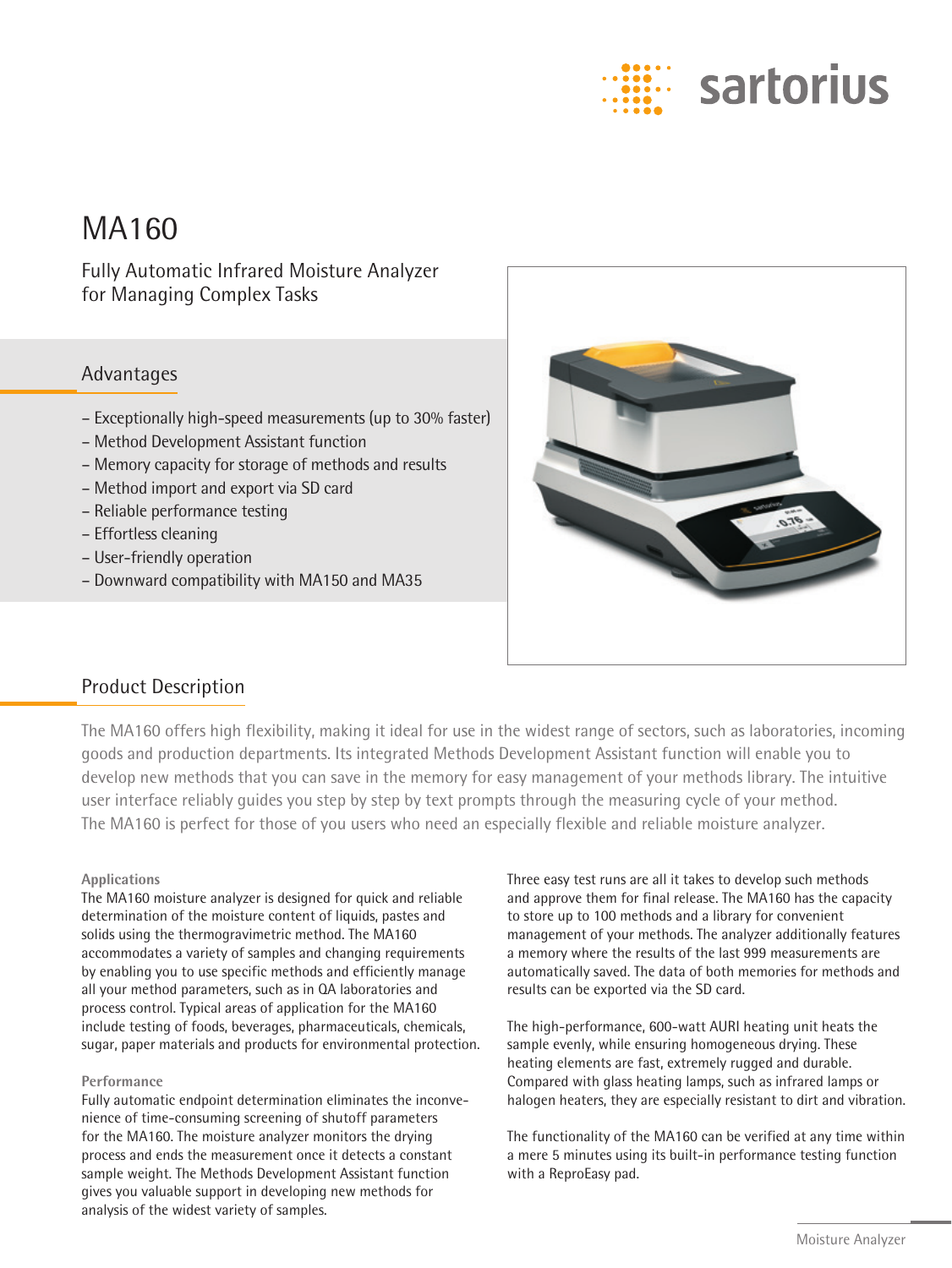# Technical Specifications

| Max. weighing capacity                                                                                   | 200 <sub>g</sub>                                                                                                                                                                                                                                      |
|----------------------------------------------------------------------------------------------------------|-------------------------------------------------------------------------------------------------------------------------------------------------------------------------------------------------------------------------------------------------------|
| Reproducibility, typical                                                                                 | For initial sample weights of approx. $\geq 1$ g: $\pm$ 0.2%<br>For initial sample weights of approx. $\geq 5$ g: $\pm$ 0.05%                                                                                                                         |
| Readability                                                                                              | 1 mg, 0.01%                                                                                                                                                                                                                                           |
| Typical sample quantity                                                                                  | $5 g - 15 g$                                                                                                                                                                                                                                          |
| Display modes for results                                                                                | Moisture content in %M and $g \mid$ dry weight in %S and $g \mid$ ATRO (ratio) in %M/S                                                                                                                                                                |
| Temperature range and settings                                                                           | 40°C - 200°C, in increments of 1°C<br>Standby temperature selectable from 50°C - 120°C                                                                                                                                                                |
| Sample heating                                                                                           | Infrared radiation by an AURI heating unit, 600 W                                                                                                                                                                                                     |
| Heating programs                                                                                         | Standard drying, gentle drying, MA35 mode                                                                                                                                                                                                             |
| Shutoff parameter                                                                                        | Choice of modes:<br>- Fully automatic<br>- Semiautomatic mg (1 mg - 50 mg $ 5 \text{ sec.}$ - 300 sec.)<br>- Semiautomatic % $(0.1\% - 5.0\% \mid 5 \text{ sec.} - 300 \text{ sec.})$<br>- Timer settings (02:00 - 99.59 min.)<br>- Manual            |
| Access to sample chamber                                                                                 | Removable hood with wide opening angle; SoftClose mechanism                                                                                                                                                                                           |
| Operator guidance features                                                                               | - Intuitive user interface, including touch screen and easy-to-understand menu prompts<br>- Bar graph for weighing in sample; target attainment function<br>- Display of curves                                                                       |
| Languages selectable in menu                                                                             | English set as the default; can be changed in the menu to Chinese, French, Italian, Japanese,<br>Polish, Portuguese, Russian, Spanish and Turkish                                                                                                     |
| Methods                                                                                                  | 100 methods saved in the non-volatile memory                                                                                                                                                                                                          |
| Method development                                                                                       | The Method Development Assistant function enables users to readily develop new methods<br>by performing just three test runs                                                                                                                          |
| Management of methods                                                                                    | Menu for creating methods and managing a library containing up to 100 methods                                                                                                                                                                         |
| Data transfer                                                                                            | SD card; function for importing and exporting methods and results                                                                                                                                                                                     |
| Forceps for samples                                                                                      | For easy handling of sample pans                                                                                                                                                                                                                      |
| Performance test                                                                                         | Menu function for testing the analyzer's performance using a ReproEasy pad                                                                                                                                                                            |
| Memory capacity for data storage                                                                         | Results are saved for the last 999 measurements                                                                                                                                                                                                       |
| Status light                                                                                             | Displays the status "analysis running / START," "analysis completed / STOP" or "analysis error"                                                                                                                                                       |
| Sample inspection                                                                                        | LED-illuminated sample chamber, inspection window with grid above the hood                                                                                                                                                                            |
| Draft shield                                                                                             | Integrated draft shield                                                                                                                                                                                                                               |
| Cleaning                                                                                                 | Removable hood, grid and sample chamber plate for easy cleaning in a laboratory dishwasher                                                                                                                                                            |
| Printout                                                                                                 | - Printout using the optional, internal printer YDP30; alternatively, the printer YDP20-OCE<br>can be used with an adapter (YCC03-D09)<br>- GLP-compliant, inalterable standard or user-configurable printout   paper-saving mode<br>for short record |
| Monitoring and control of the accuracy<br>of the analyzer as inspection, measuring<br>and test equipment | External calibration using optional calibration weights;<br>Temperature adjustment with optional adjustment set                                                                                                                                       |
| Data interface                                                                                           | Mini USB port<br>- Automatic detection of the Sartorius printers YDP30 and YDP40<br>- Direct data transfer to Microsoft® Office programs without any additional software<br>- Programmable data output interval<br>- SBI data transfer protocol       |
| Frequency                                                                                                | 50 60 Hz                                                                                                                                                                                                                                              |
| Power consumption                                                                                        | Max. 640 VA                                                                                                                                                                                                                                           |
| Temperature range                                                                                        | $10^{\circ}$ C – $30^{\circ}$ C                                                                                                                                                                                                                       |
| Housing dimensions ( $W \times D \times H$ )                                                             | $215 \times 400 \times 210$ mm $(8.5" \times 15.7" \times 8.3")$                                                                                                                                                                                      |
| Weight                                                                                                   | Approx. 6.2 kg (13.6 lbs.)                                                                                                                                                                                                                            |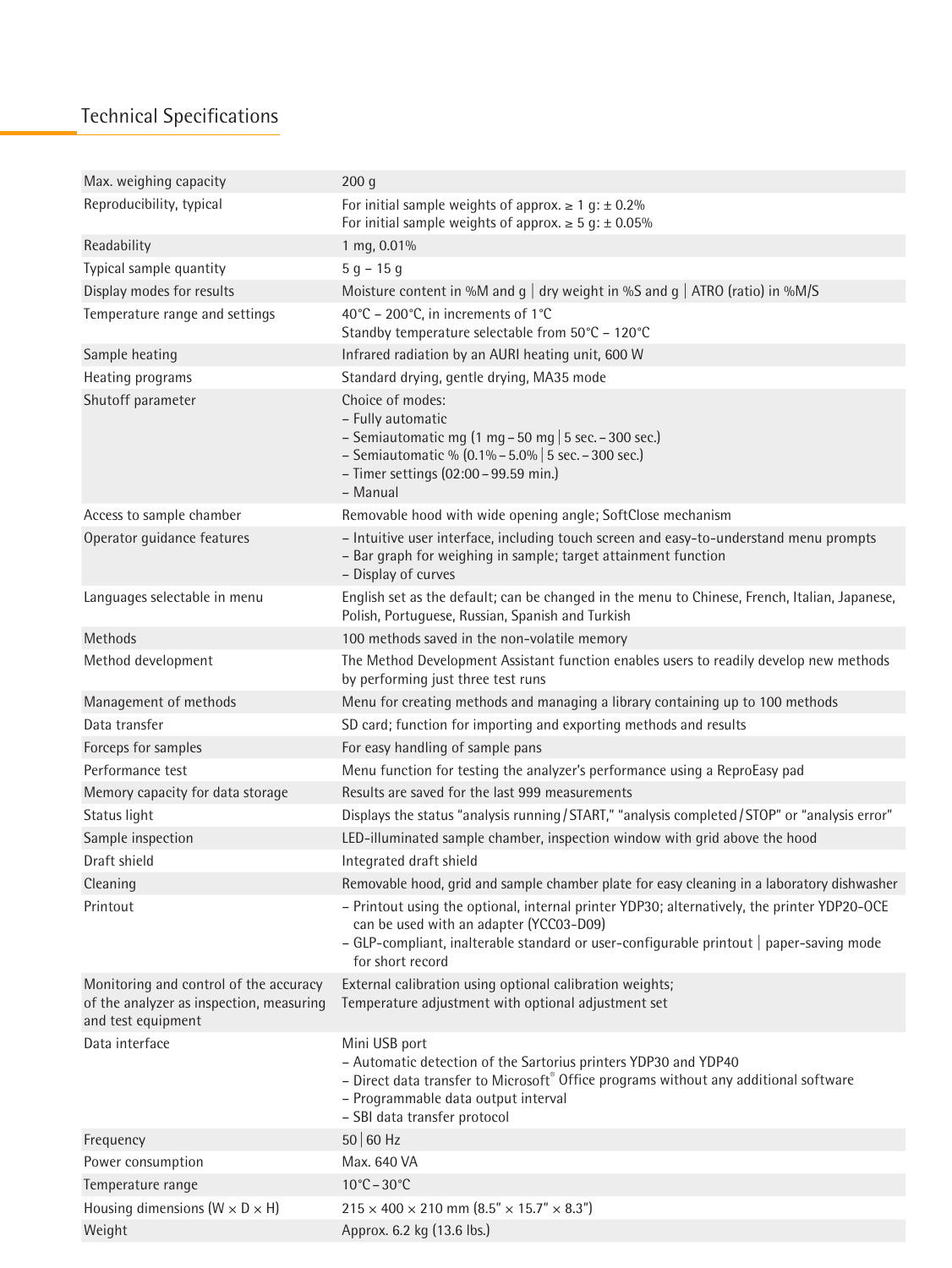## **Available Models**

| MA160-1   | Standard model without country-specific<br>additions and with automatic voltage<br>recognition of 115 V 230 V |
|-----------|---------------------------------------------------------------------------------------------------------------|
| MA160-1US | Standard model with country-specific<br>additions for the USA                                                 |

### **Accessories**

| 6965542                        | Disposable sample pans, 80 units,<br>aluminum, 90 mm Ø                                                                                             |
|--------------------------------|----------------------------------------------------------------------------------------------------------------------------------------------------|
| 6906940                        | Glass fiber pads for analysis of pasty and<br>fatty samples, hard quality; 80 units;<br>90 mm $\varnothing$                                        |
| 6906941                        | Glass fiber pads for analysis of liquid and<br>fatty samples, soft quality; 200 units;<br>90 mm $\varnothing$                                      |
| YHP01MA                        | ReproEasy pads, 10 units, for performance<br>testing to check the functionality of the<br>heating unit and weighing system of the<br>analyzer      |
| YCW512-AC-02                   | External calibration weight, 100 g (E2)<br>with DAkkS* calibration certificate                                                                     |
| YDP40                          | Standard laboratory printer                                                                                                                        |
| YDP30                          | Premium GLP laboratory printer                                                                                                                     |
| <b>YCC03-D09</b>               | Adapter cable for connecting the<br>YDP20-OCE printer                                                                                              |
| YDP20-OCE                      | Data printer                                                                                                                                       |
| YTM15MA                        | Temperature adjustment set                                                                                                                         |
| YST01MA                        | Forceps for samples                                                                                                                                |
| YMD02B<br>(incl. short report) | Customer-specific service for individual<br>method development at the Sartorius<br>Application Laboratory in Goettingen,<br>Germany, or in the USA |

## **Equipment Supplied**

Moisture analyzer; power cord; user manual; glass fiber pads – hard quality; aluminum sample pans; forceps for samples; ReproEasy pads

\* DAkkS = German accreditation body recognized throughout Europe